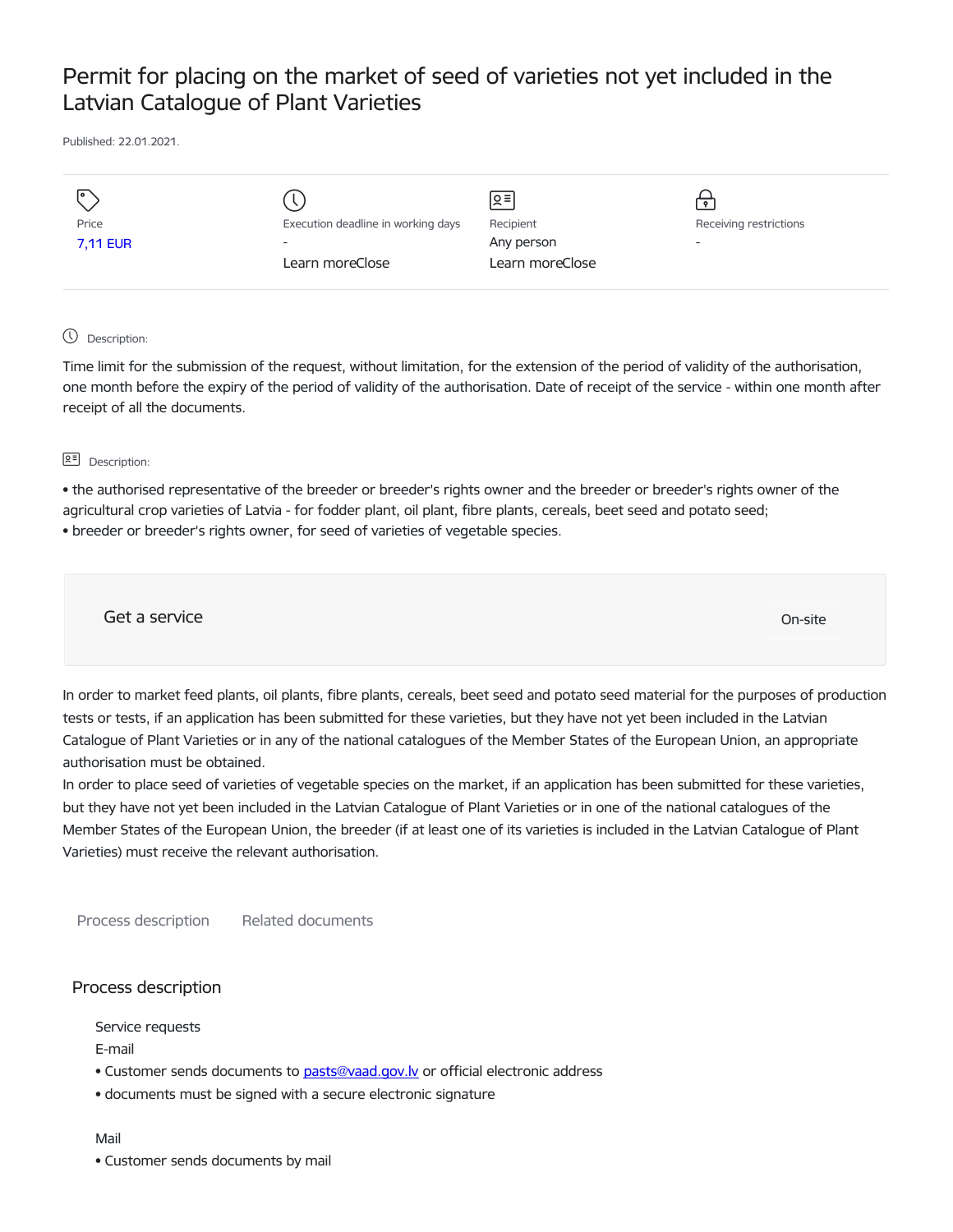In person

• customer arrives at the State Plant Protection Service and submits documents

Documents to be submitted

The following documents shall be submitted for authorisation:

• an application for the receipt of a permit to place on the market seed of varieties for which an application has been submitted, but which have not yet been included in the Latvian Catalogue of Plant Varieties or in one of the national catalogues of the Member States of the European Union in accordance with Annex 2 to Cabinet Regulation No. 554 of 17 June 2009

• description of the variety and information on the maintenance of the variety, if not submitted in advance

• a mandate (if the application is submitted by an authorised representative of the owner of the breeder's rights)

The following documents must be submitted for the extension of the term of validity:

• application for the extension of the term of validity of a permit for the placing on the market of seed of varieties for which an application has been submitted, but which have not yet been included in the Latvian Catalogue of Plant Varieties or in one of the national catalogues of the Member States of the European Union in accordance with Annex 4 to Cabinet Regulation No. 554 of 17 June 2009

• additional information for the information originally submitted on the description, maintenance or cultivation of the variety, if any

• for vegetable varieties, a document showing that an assessment of the variety in question is still being carried out for inclusion in one of the national catalogues of the Member States of the European Union

• a mandate (if the application is submitted by an authorised representative of the owner of the breeder's rights)

The State Plant Protection Service shall:

• review the documents submitted;

• carry out an assessment;

• take a decision and issue or extend a permit for the placing on the market of seed of varieties for which an application has been submitted, but which have not yet been included in the Latvian Catalogue of Plant Varieties or in one of the national catalogues of the Member States of the European Union, or extend the term of validity of the permit.

## Payment of state fee

National fee must be paid before the service is received

EUR 7.11 according to Section 2.6 of Cabinet Regulation No 1026 of 1 October 2013, Regulations Regarding State Charge in the Field of Seed (see Other Information - Legislative Acts).

State Fee Properties Consignee: Treasury Registration No 90000050138 Account No. LV37TREL1060160919900 Bank: Treasury BIC: TRELLV22 Notes: Revenue classification code 9.1.9.9.

Objective: On the issue of an authorisation and the extension of the term thereof for placing on the market of seed of varieties for which an application has been submitted, but which have not yet been included in the Latvian Catalogue of Plant Varieties or in one of the national catalogues of the Member States of the European Union

Receipt of services Mail

• Customer receives a decision to the specified mail address